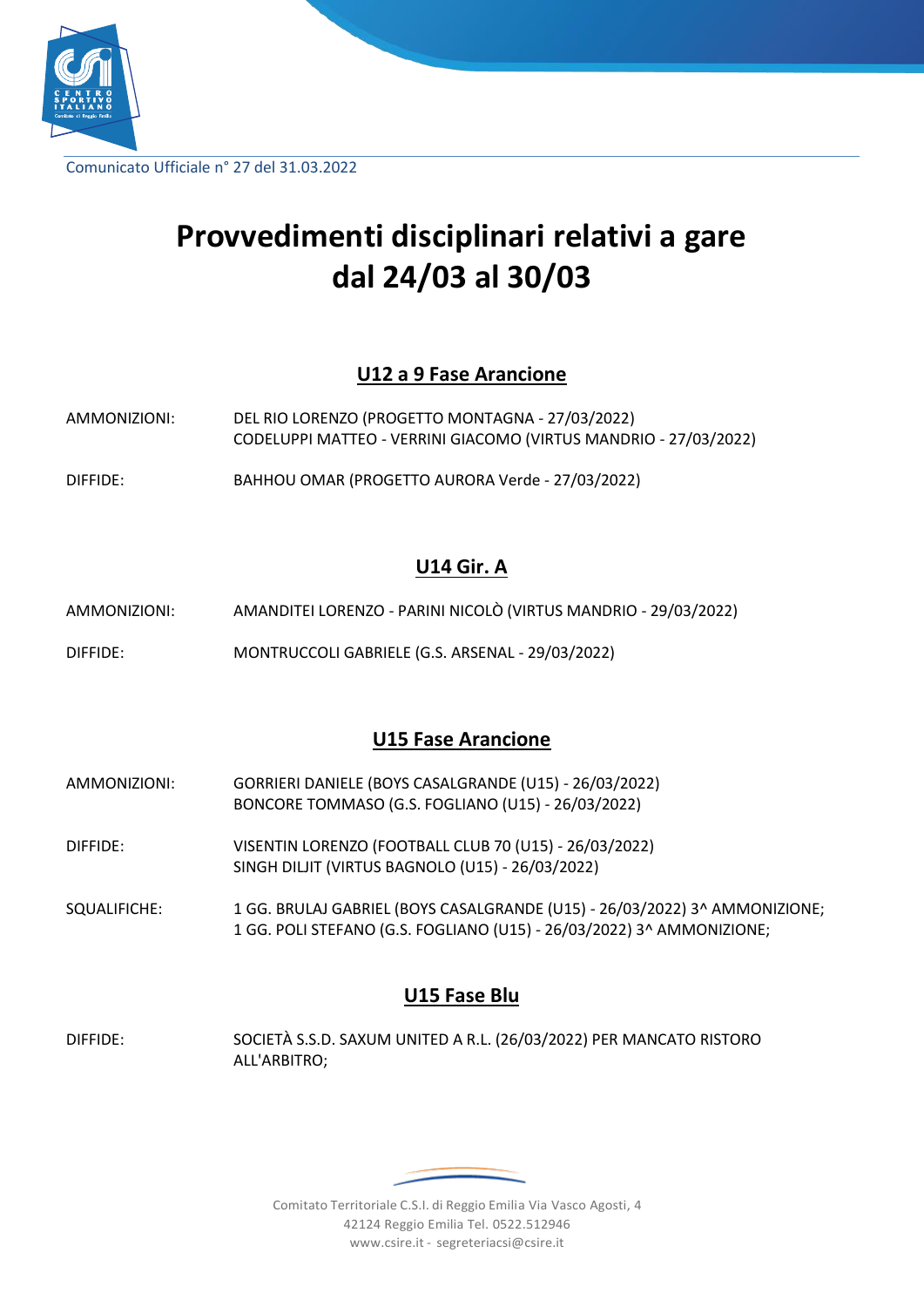

## **ALLIEVI Gir. A**

- AMMONIZIONI: CASTAGNETTI FILIPPO (POL. BORZANESE 27/03/2022) ZANELLI MIRKO (PROGETTO MONTAGNA - 27/03/2022) COZZOLINO ANDREA - DOUGHOUI AYMAN - LEONE SALVATORE - MISIANO FILIPPO (U.S. SANTOS 1948 - 27/03/2022) CHAFLI AKRAM - HYSAJ KRISTJAN (REAL CASINA - 29/03/2022) BRUGELLIS FRANCESCO (PROGETTO AURORA - 30/03/2022)
- DIFFIDE: BENVENUTI ANDREA (REAL CASINA 29/03/2022) KOSHI EUXHENIO (REAL CASINA - 30/03/2022)

SQUALIFICHE: 1 GG. BYLYKU SAMUEL (PROGETTO AURORA - 26/03/2022) 3^ AMMONIZIONE; LEONE SALVATORE (U.S. SANTOS 1948 - 27/03/2022) ALLENATORE: A TUTTO IL 08.04.2022 PER REITERATE PROTESTE NEI CONFRONTI DELL'ARBITRO;

### **JUNIORES Gir. A**

- AMMONIZIONI: ALBERTINI DAVIDE ARIF BILAL MONTRESOR RICCARDO (PROGETTO INTESA 25/03/2022) ESTASI ALESSANDRO - GRASSI GIULIO - RAILEAN DANIEL - SEOUNI MOUSSA (MONTANARA - 26/03/2022)
- DIFFIDE: CANTEA RAUL-ALEXANDRU (PROGETTO INTESA 25/03/2022)
- SQUALIFICHE: 1 GG. FERRARI FRANCESCO (MONTANARA 26/03/2022) 3^ AMMONIZIONE;

#### **OPEN Gir. A**

- AMMONIZIONI: COSTI DARIO (AMATORI VEZZANO 24/03/2022) BAROZZI JACOPO - LUGARI ROSSANO (AMATORI VILLA MINOZZO - 24/03/2022) CAMPIONE CALOGERO (REAL CASINA 04 - 24/03/2022) ROSSI GABRIELE (UTS LEGUIGNO - 28/03/2022)
- DIFFIDE: CREMASCHI MARCO (AMATORI VEZZANO 24/03/2022) CASALI MATTEO (DEPORTIVO SAN CASSIANO - 24/03/2022) FALBO GIUSEPPE (REAL CASINA 04 - 24/03/2022) D'ERRICO VITO (FELINA - 26/03/2022) FRANCESCHI ROBERTO - SASSI MATTIA (AMATORI VEZZANO - 28/03/2022)
- SQUALIFICHE: 1 GG. CASSANO ANTHONY (FELINA 26/03/2022) 3^ AMMONIZIONE; 1 GG. AURELIO NICOLO (AMATORI VEZZANO - 28/03/2022) 3^ AMMONIZIONE; 1 GG. BONINI VALERIO (POL. S. GIOVANNI Q. - 28/03/2022) 3^ AMMONIZIONE;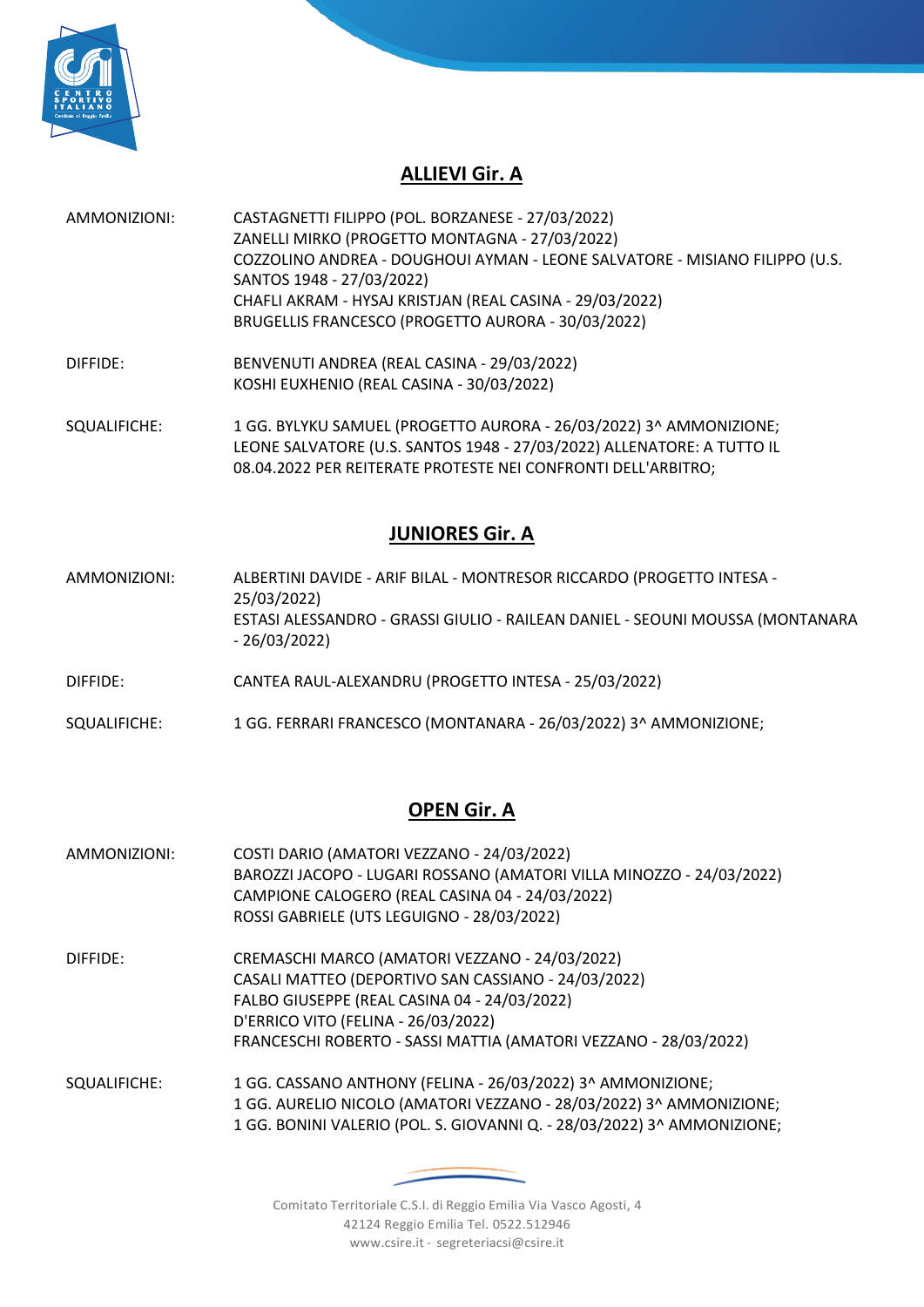

## **OPEN Gir. B**

| CASCIANO ANDREA (A.C. NOCETOLESE - 24/03/2022)                               |
|------------------------------------------------------------------------------|
| CASTELLANI ALESSANDRO (CIRCOLO LIGABUE - 24/03/2022)                         |
| COLANGELO VINCENZO (VIRTUS PRATICELLO - 24/03/2022)                          |
| PELLICELLI PIERPAOLO (A.C. BORETTO - 28/03/2022)                             |
| DEDEI JULIAN (A.C. NOCETOLESE - 28/03/2022)                                  |
| BENECCHI FABRIZIO (POL. BRESCELLO - 28/03/2022)                              |
| BO FRANCESCO15/01/1994 - MONTANARI FABIO (TEAM RE MAGI - 28/03/2022)         |
| ALDROVANDI ANDREA - SODA MANUEL (UC VIADANA - 28/03/2022)                    |
| CORRIAS FRANCESCO (A.C. NOCETOLESE - 24/03/2022)                             |
| SOCIETÀ U.S.D. AUDAX POVIGLIO (24/03/2022) PER DIRIGENTE ADDETTO ALL'ARBITRO |
| NON SEGNALATO IN DISTINTA;                                                   |
| LEPERA VINCENZO (AMATORI DEL BIRRINO - 24/03/2022)                           |
| LUCCHINI FRANCESCO (UC VIADANA - 24/03/2022)                                 |
| MOCERINO MATTIA (U.S. SAN SISTO - 25/03/2022)                                |
| DIALLO PAPE MALICK - MUNGO MARCO (POL. BRESCELLO - 28/03/2022)               |
|                                                                              |
|                                                                              |

SQUALIFICHE: 1 GG. FRONTEDDU SALVATORE (AMATORI DEL BIRRINO - 24/03/2022) 3^ AMMONIZIONE; 1 GG. ALLOCCA ALFONSO (VIRTUS PRATICELLO - 24/03/2022) 3^ AMMONIZIONE; 1 GG. LEONE EMANUELE (VIRTUS PRATICELLO - 24/03/2022) 3^ AMMONIZIONE;

## **OPEN Gir. C**

| AMMONIZIONI: | COSTI LUCA (REAL PRATISSOLO Pizz. Gulliver - 24/03/2022)                                      |
|--------------|-----------------------------------------------------------------------------------------------|
|              | PARMIGGIANI ALESSIO (BOYS CASALGRANDE - 28/03/2022)                                           |
|              | GATTI MATTEO (LOVERS FC - 28/03/2022)                                                         |
|              | GUERRIERI MARCO (P. S. SUTURA - 28/03/2022)                                                   |
|              | MONTANARINI ENRICO (REAL PRATISSOLO Pizz. Gulliver - 28/03/2022)                              |
|              | IZZO MARCO (REAL SCANDIANO - 28/03/2022)                                                      |
| DIFFIDE:     | CORNIOLA GIUSEPPE - FERRARI DANIEL (BOYS CASALGRANDE - 28/03/2022)                            |
|              | FERRARINI DAVIDE (FC JANO - AL PONTE - 28/03/2022)                                            |
|              | GALLI ELIA (LOVERS FC - 28/03/2022)                                                           |
|              | FERRARI PAOLO (REAL SCANDIANO - 28/03/2022)                                                   |
| SQUALIFICHE: | 1 GG. MASELLI MASSIMILIANO (REAL PRATISSOLO Pizz. Gulliver - 24/03/2022) 3^<br>AMMONIZIONE;   |
|              | 1 GG. MONTANARINI ENRICO (REAL PRATISSOLO Pizz. Gulliver - 24/03/2022) 3^<br>AMMONIZIONE;     |
|              | 1 GG. CORNIOLA FRANCESCO (BOYS CASALGRANDE - 28/03/2022) 3^ AMMONIZIONE;                      |
|              | 1 GG. PARMIGGIANI ALESSIO (BOYS CASALGRANDE - 28/03/2022) 3^ AMMONIZIONE;                     |
|              | 2 GG. RISTANI UMBERTO (FC JANO - AL PONTE - 28/03/2022) PER PROTESTE E OFFESE<br>ALL'ARBITRO; |
|              | 1 GG. GUIDOTTI ALBERTO (OPPSEN FC - 28/03/2022) 3^ AMMONIZIONE;                               |
|              | 1 GG. TARONI THOMAS (REAL PRATISSOLO Pizz. Gulliver - 28/03/2022) PER                         |
|              | COMPORTAMENTO IRRIGUARDOSO NEI CONFRONTI DELL'ARBITRO;                                        |
|              |                                                                                               |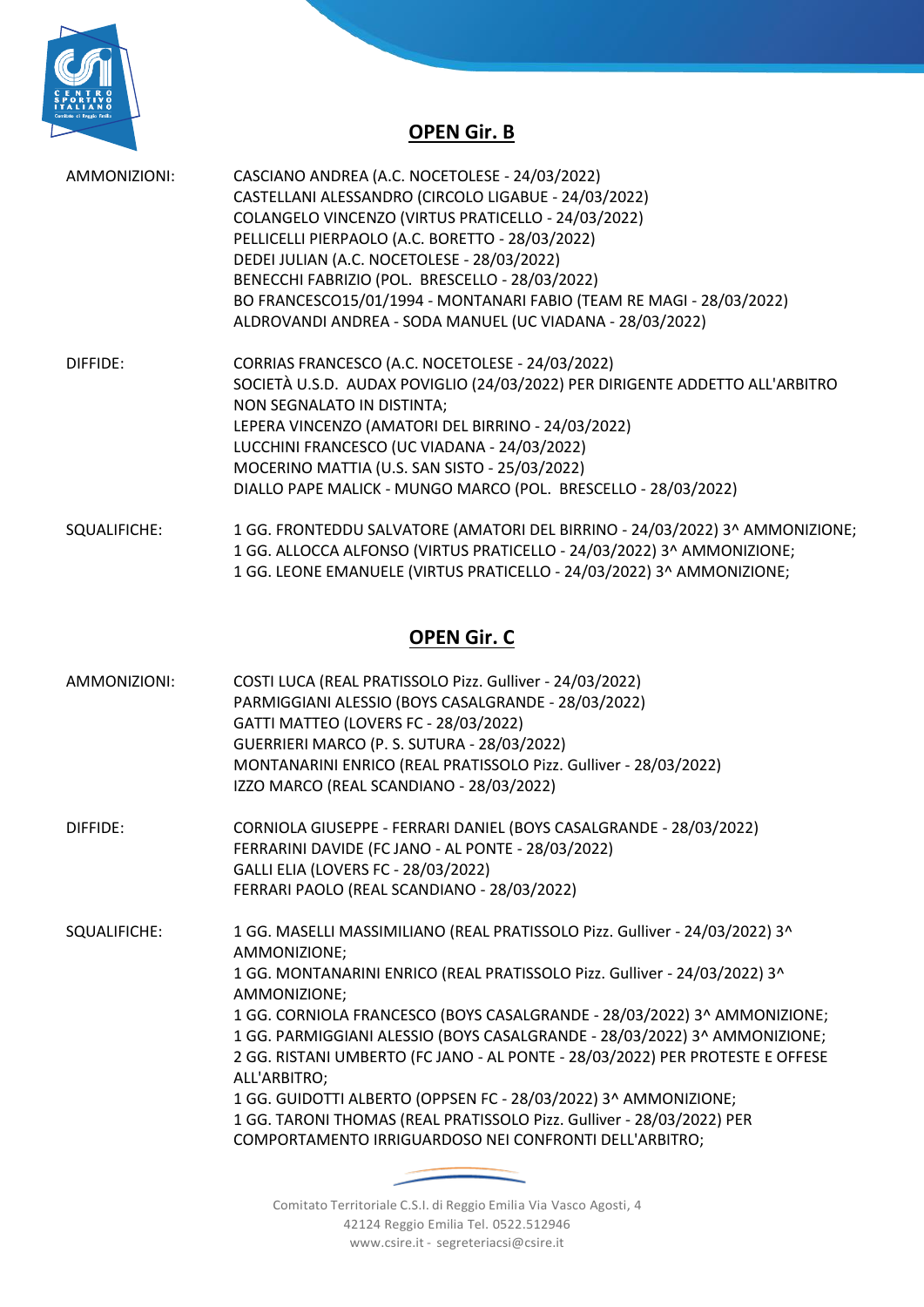

## **OPEN Gir. D**

| AMMONIZIONI:           | BENFATTI NICOLA (ORIGINAL CELTIC BHOYS - 24/03/2022)<br>CENA AMOS - GIURATO GIOVANNI (ATHLETIC DANA - 25/03/2022)<br>PIRRUCCIO ANDREA (POL. CELLA BVB - 25/03/2022)<br>LOLDI MASSIMILIANO (SAXUM UNITED La Mirandola - 25/03/2022)<br>FULLONE LORENZO (ARSENAL RELOADED - 28/03/2022)<br>JALLOW ABUBACARR (ATHLETIC DANA - 28/03/2022)<br>BITONTI VINCENZO - SCOGNAMIGLIO FABIO (CELTIC PRATINA - 28/03/2022)<br>STURLESI GIOVANNI FEDERICO (GAZZE CANOSSA FisioMediLab - 28/03/2022)<br>BONDAVALLI ELIA (POL. CELLA BVB - 28/03/2022)<br>LANZANO MARCO (SAXUM UNITED La Mirandola - 28/03/2022)<br>D'AUTILIO SIMONE (U.S. SANTOS 1948 - 28/03/2022)<br>MARGINI PIERGIORGIO (FOOTBALL CLUB 70 - 30/03/2022) |
|------------------------|-------------------------------------------------------------------------------------------------------------------------------------------------------------------------------------------------------------------------------------------------------------------------------------------------------------------------------------------------------------------------------------------------------------------------------------------------------------------------------------------------------------------------------------------------------------------------------------------------------------------------------------------------------------------------------------------------------------|
| <b>CARTELLINI BLU:</b> | MAGNANI ALESSANDRO (GAZZE CANOSSA FisioMediLab - 28/03/2022)                                                                                                                                                                                                                                                                                                                                                                                                                                                                                                                                                                                                                                                |
| DIFFIDE:               | FRIGERIO MANUEL - VERALDI ANTONIO (ARSENAL RELOADED - 25/03/2022)<br>BOCEDI LORENZO - CARUSO VINCENZO (ATHLETIC DANA - 25/03/2022)<br>GUERCIO MARCO (POL. CELLA BVB - 25/03/2022)<br>POLITO ANDREA (ATHLETIC DANA - 28/03/2022)<br>CAGNOLI MAURO (FOOTBALL CLUB 70 - 28/03/2022)<br>VARINI DANIELE (GAZZE CANOSSA FisioMediLab - 28/03/2022)<br>BELLUZZI EMANUELE (U.S. SANTOS 1948 - 28/03/2022)                                                                                                                                                                                                                                                                                                           |
| SQUALIFICHE:           | 1 GG. MAGNANI ALESSANDRO (GAZZE CANOSSA FisioMediLab - 24/03/2022) 3^<br>AMMONIZIONE;<br>1 GG. SINAGRA SALVATORE (ATHLETIC DANA - 25/03/2022) 3^ AMMONIZIONE;<br>1 GG. PAGLIARI GIUSEPPE (POL. CELLA BVB - 25/03/2022) 3^ AMMONIZIONE;<br>1 GG. BOCEDI LORENZO (ATHLETIC DANA - 28/03/2022) 3^ AMMONIZIONE;<br>1 GG. GUERCIO MARCO (POL. CELLA BVB - 28/03/2022) 3^ AMMONIZIONE;<br>1 GG. POLITO ANDREA (ATHLETIC DANA - 30/03/2022) 3^ AMMONIZIONE;                                                                                                                                                                                                                                                        |

## **OPEN Gir. E**

AMMONIZIONI: BONI FILIPPO - PRANDI MARCELLO (ATLETICO GAVASSETO - 24/03/2022) NEVIANI LUCA (MOSAICO - 24/03/2022) DESIMONE ALEX - IORI ALESSANDRO (POL. RIAZ 88 - 24/03/2022) ROMOLI LORENZO (ATLETICO CASTELLAZZO - 28/03/2022) ARIU IVAN (ATLETICO GAVASSETO - 28/03/2022) BRAGLIA ANDREA (RED MOSQUITO - 28/03/2022) CAMPA SIMONE (STREET BOYS ASD - 28/03/2022)